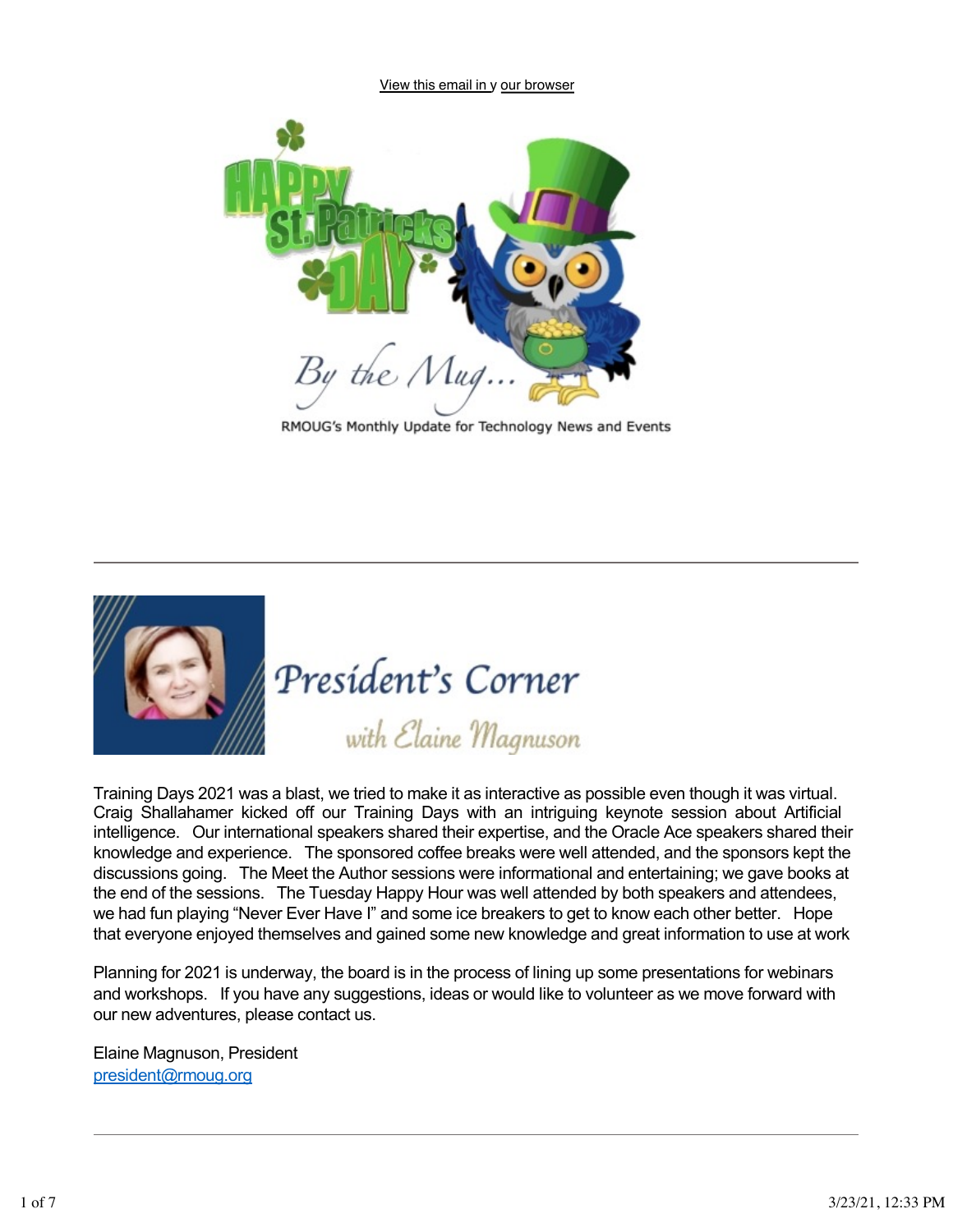

Rocky needs your help to continue the mission of RMOUG.

We are looking for individuals and corporations to volunteer to serve on the RMOUG Board of Directors, to help deliver webinars, educational workshops, and our annual Training Days conference; and to help lead our special interest groups. We are in need a board member to maintain and manage our new association management software, Wild Apricot.

RMOUG is a non-profit Colorado Corporation. Each May, it holds its Annual Meeting and elects' members to serve on the RMOUG Board of Directors for the next Fiscal Year which starts June 1st. During the June Board meeting, the Board will elect from its members a President, Vice-President, Secretary and Treasurer, and other officers such as Membership Director, Social Media Director, Webmasters, Programs Director, Scholarship Director, Publications Director, Community (SIG) Director and Training Days Director.

Be involved in the future and the direction of RMOUG, please consider being involved in a local technical user group. RMOUG is volunteer run and cannot survive without the dedication of its board and volunteers

If you might be interested in serving on the RMOUG Board, please contact Elaine Magnuson, [president@rmoug.org](mailto:president@rmoug.org) or Peggy King [peggy.king@rmoug.org](mailto:peggy.king@rmoug.org) for more information.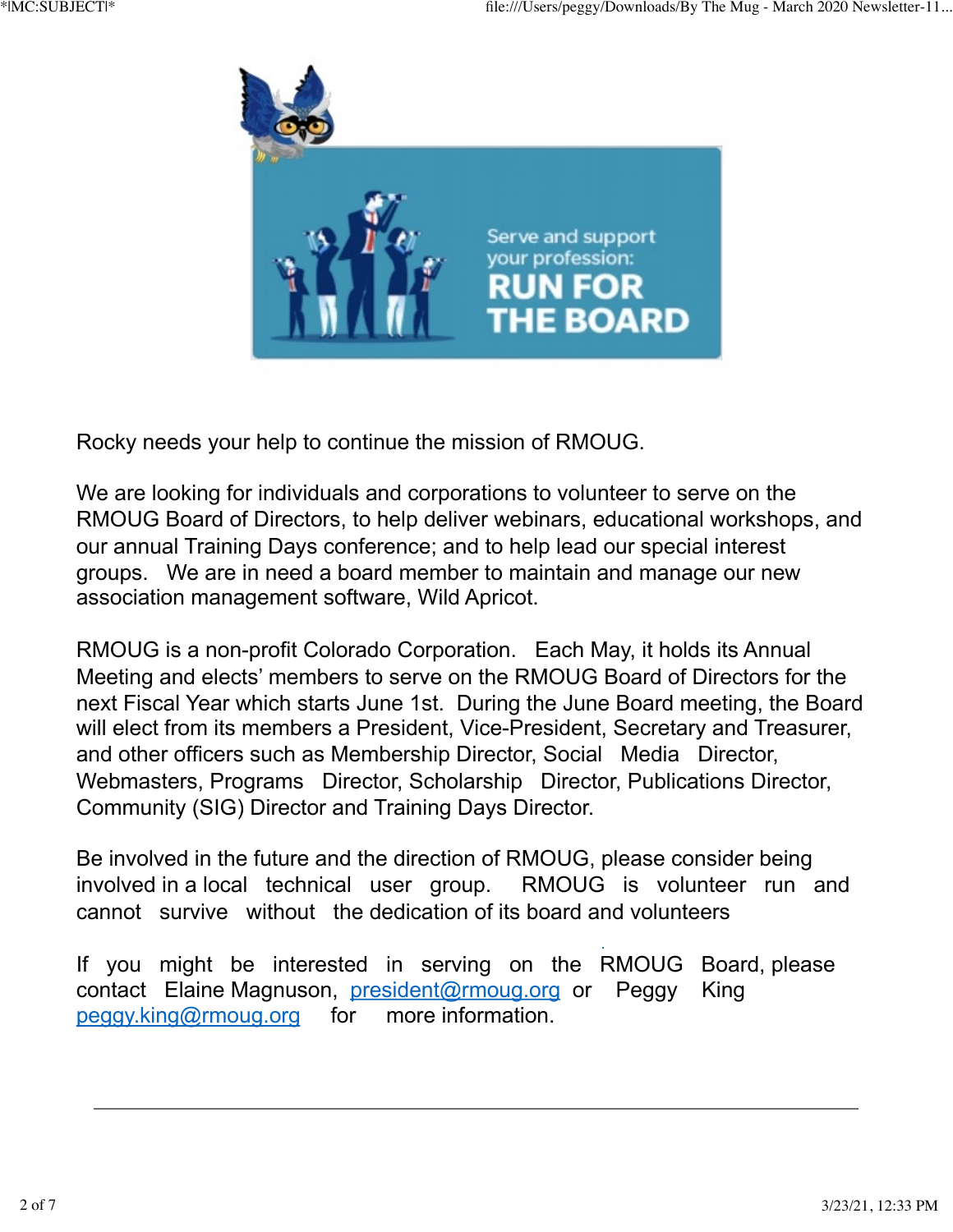

On February 8 through the 11th, more than 250 U.S. and international participants and attendees participated in the first all virtual RMOUG Training Days conference. The

conference, held virtually due to ongoing COVID concerns, included presentations from Oracle ACE's, technology professionals and our sponsors: DataStax, FlashGrid, Appsian, Datavail, Redgate, RheoData, Rittman Mead, Data Intensity, Eclipsys, Syntax Viscosity NA, Apress and Oracle Publications.

The RMOUG Training Days 2021 Committee, Sande Grotewohl, Community Director, Elaine Thomas-Magnuson, RMOUG President, Nadir Doctor, Marketing Director, Ann Horton, Board Member at Large and Executive Director, Peggy King, began planning the virtual event last summer. The RMOUG Training Days committee debated last summer about whether to cancel the 2021 conference due to COVID concerns, but quickly decided to turn it into a virtual event. The mindset from the committee was 'We can do this.' Based on attendee feedback, the event was an all-around success. The RMOUG leadership team is truly an incredible group of volunteers.

Craig Shallahamer, a long-time Oracle DBA specializing in predictive analytics and machine learning served as keynote speaker for "Behind the AI Curtain" a discussion about what is being done today using and misusing AI. Craig used his trademark gentle humor to introduce the topic with "I only want to ask my girlfriend once to marry me." He then proceeded to the behavioral data and analytics behind the machine learning.

RMOUG was incredibly fortunate to have amazing speakers present at the conference with the ability to engage our audience using the virtual platform to its fullest potential. Attendees were impressed with the range of topics presented and free-flowing schedule that included "Meet the Authors" sessions, coffee breaks and gift card giveaway. Thanks to the platform, Bizzabo, and Linda's team at Event Planning Solutions, we were able to minimize technical boundaries and

successfully conduct these online activities with the enthusiasm and engagement that RMOUG Training Days is known for.

Sande Grotewoh l RMOUG Community Director communityDir@rmoug.org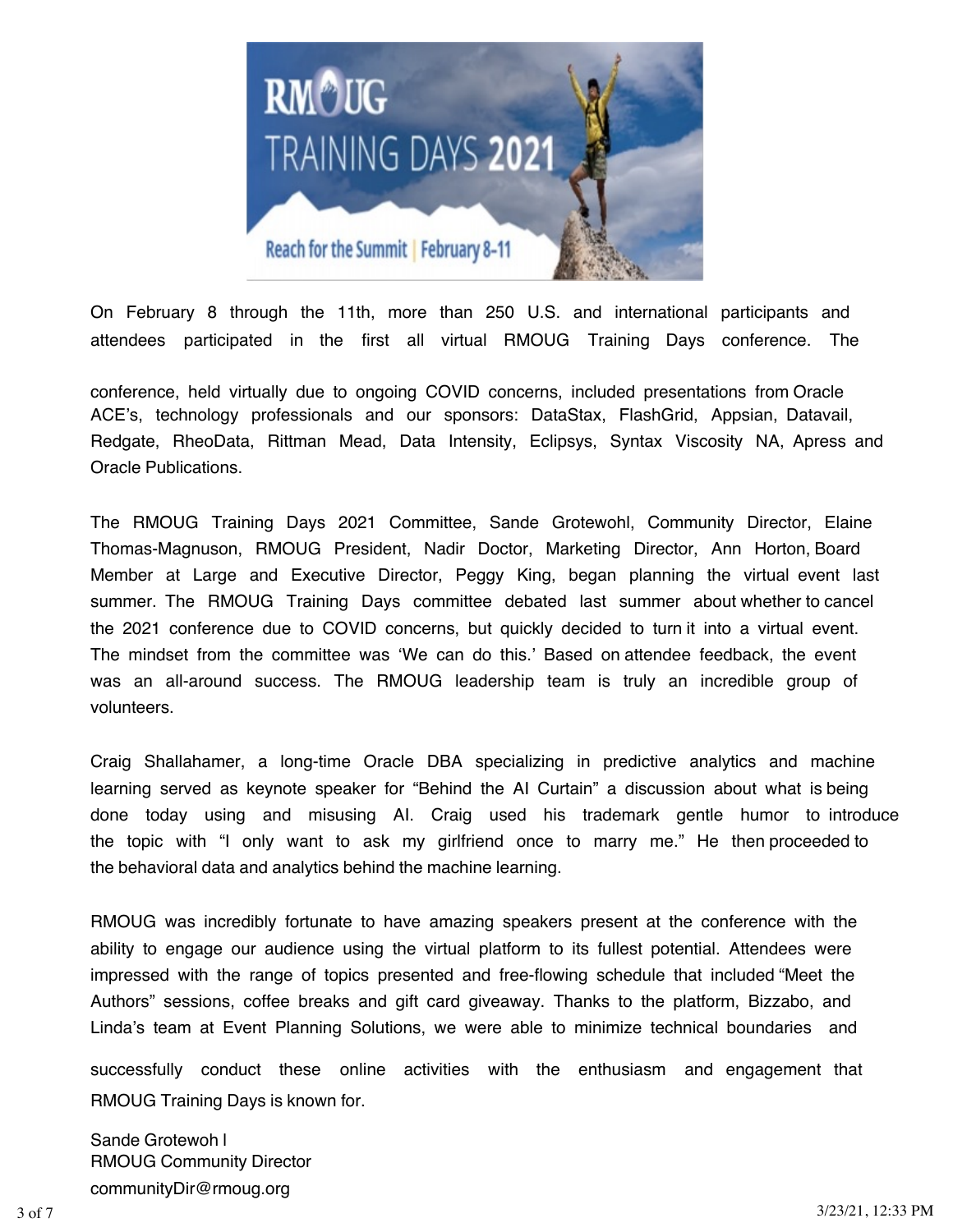

## *March Monthly Event Highlights*



#### **Use, Improve, and Customize Oracle APEX Charts**

Could your APEX dashboards or profiles benefit from a more professional look? Invest in the aesthetics and take pride in a more engaging presentation of information , a small way to take you from a good developer to a great one. In this webinar, we'll show you the best ways to do just that in Oracle APEX charts.

Wednesday, March 24, 2021 9:00 am to 10:00 am MST | [Use, Improve](https://register.gotowebinar.com/register/7677339254475648523?source=rmoug) , and [Customize](https://register.gotowebinar.com/register/7677339254475648523?source=rmoug) Oracle APEX Charts Presented by Luis Flores, Software [Developer](https://register.gotowebinar.com/register/7677339254475648523?source=rmoug) and [Consultant,](https://register.gotowebinar.com/register/7677339254475648523?source=rmoug) Viscosity North America



#### **Advance Your Application Innovation with Oracle's Java Technologies**

Oracle's ongoing technology leadership and ecosystem stewardship is advancing Java, strengthening its position as the premier programming language and platform for modern application development. At this event, you'll enhance your developer skills by learning more about Java from Oracle and industry technical experts.

Tuesday, March 23, 2021 8:00am - 5:00 pm PST | [Developer](https://developer.oracle.com/developer-live/java-innovations/?source=:em:nw:mt::::RC_WWMK210111P00065:ODLJavaInnovations_JavaDeveloperNewsletter&elq_mid=186111&sh=171219131515232514&cmid=WWMK210111P00065) Live: JAVA [INNOVATIONS](https://developer.oracle.com/developer-live/java-innovations/?source=:em:nw:mt::::RC_WWMK210111P00065:ODLJavaInnovations_JavaDeveloperNewsletter&elq_mid=186111&sh=171219131515232514&cmid=WWMK210111P00065) Advance Your Application [Innovation](https://developer.oracle.com/developer-live/java-innovations/?source=:em:nw:mt::::RC_WWMK210111P00065:ODLJavaInnovations_JavaDeveloperNewsletter&elq_mid=186111&sh=171219131515232514&cmid=WWMK210111P00065) with Oracle's Java **[Technologies](https://developer.oracle.com/developer-live/java-innovations/?source=:em:nw:mt::::RC_WWMK210111P00065:ODLJavaInnovations_JavaDeveloperNewsletter&elq_mid=186111&sh=171219131515232514&cmid=WWMK210111P00065)**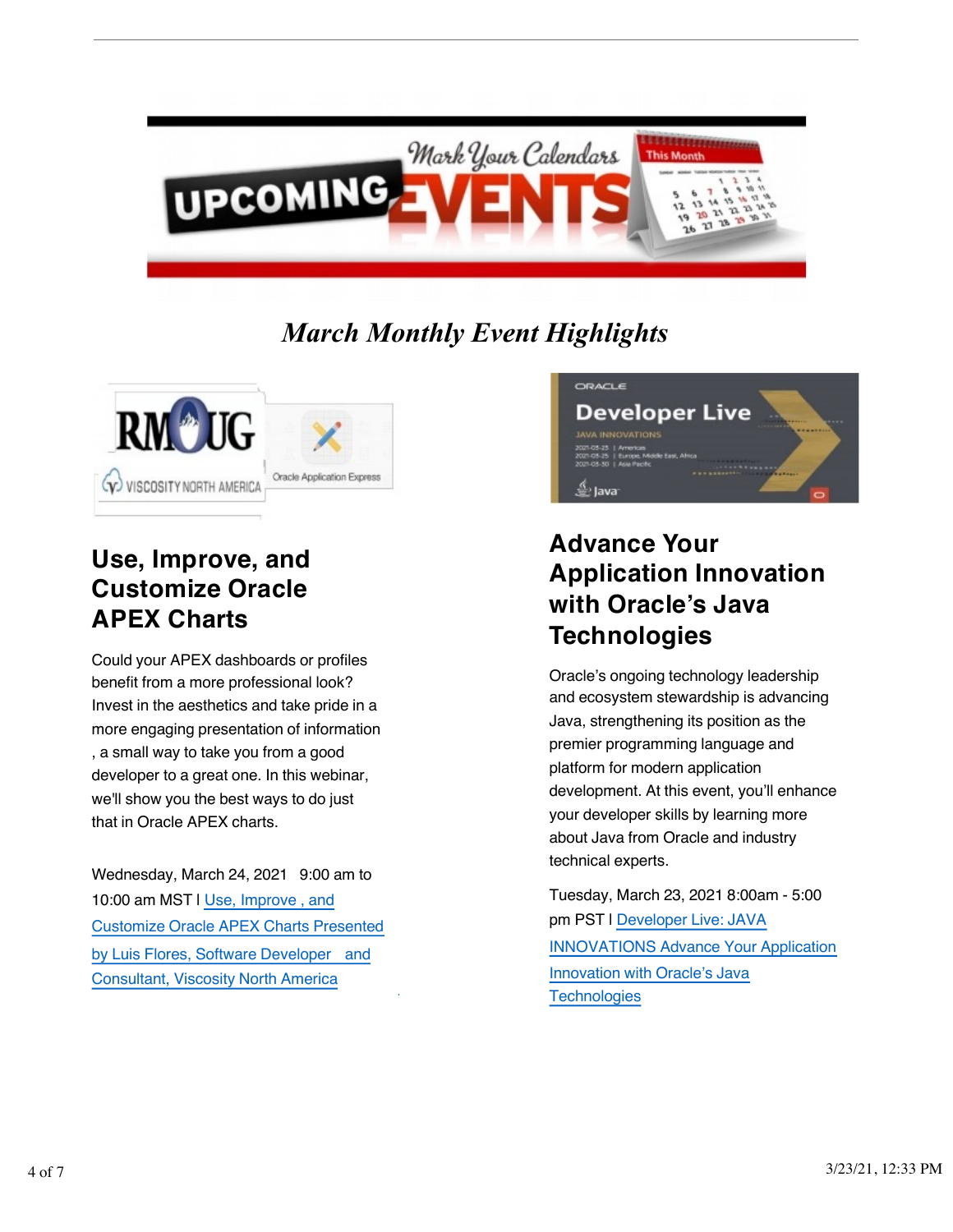- 3/11/21 Thursday, Mar 11 2021 10:00 am-12:30 pm MT | Oracle 19c Hands-On [Experience: PART 3: ORACLE DATABASE PERFORMANCE TUNING](https://register.gotowebinar.com/register/7995479644858088976)  [Presented by Gary Gordhamer and Ron Mehrer, Viscosity North America](https://register.gotowebinar.com/register/7995479644858088976)
- 3/16/21 Tuesday, March 16 [2021 10:00–11:00 MT | Voyage to Visual Builder Studio,](https://register.gotowebinar.com/register/4755214479867735819)  by Karen Cannell
- 3/17/2021 3/18/21 Wednesday, March 17 - Thursday, March 18 2021 8:00 am - 4:00 pm [UTOUG Training Days](https://utoug.org/)
- 3/23/21 Tuesday, March 23, 2021 8:00am - 5:00 pm PST | Developer Live: JAVA [INNOVATIONS Advance Your Application Innovation with Oracle's Java](https://developer.oracle.com/developer-live/java-innovations/?source=:em:nw:mt::::RC_WWMK210111P00065:ODLJavaInnovations_JavaDeveloperNewsletter&elq_mid=186111&sh=171219131515232514&cmid=WWMK210111P00065)  **Technologies**

3/24/21 [Wednesday, March 24, 2021 9:00 am to 10:00 am MST | Use](https://register.gotowebinar.com/register/7677339254475648523?source=rmoug) , Improve, and Customize Oracle APEX Charts Presented b y Luis Flores , Software Developer and Consultant, Viscosity North America --- Co hosted by RMOUG and Viscosity, NA

3/25/21 Thursday, March 25, 2021 12:00 PM - 2:00 PM EST Oracle 19c Hands-On [Experience: PART 2 \(RESCHEDULED\): UPGRADING TO ORACLE](https://register.gotowebinar.com/register/1332501852188733200) DATABASE 19C Presented b [y Charles Kim and Sean Scott](https://register.gotowebinar.com/register/1332501852188733200) , Viscosity North America

3/30/21 [Tuesday, Mar 30, 2021 10:00–11:00 MT | APEX Grids: Standardize for](https://register.gotowebinar.com/register/4177955482122602507) [Productivity and Sanity, by Karen Cannell](https://register.gotowebinar.com/register/4177955482122602507)

3/30/21 - 4/1/21 Tuesday, Mar 30 – Wednesday, Apr 1 2021 8:00 am - 4:00 p m | Introducing NSYNC 21 Three jam-packed days of Oracle Database and [Technology learning building on its COLLABORATE legacy, Quest is excited to](https://questoraclecommunity.org/events/conferences/database-technology-insync/)  introduce a brand-new virtual conference.

### *Check out the calendar at [RMOUG.org](http://www.rmoug.org/) for these events and the the latest updates for March.*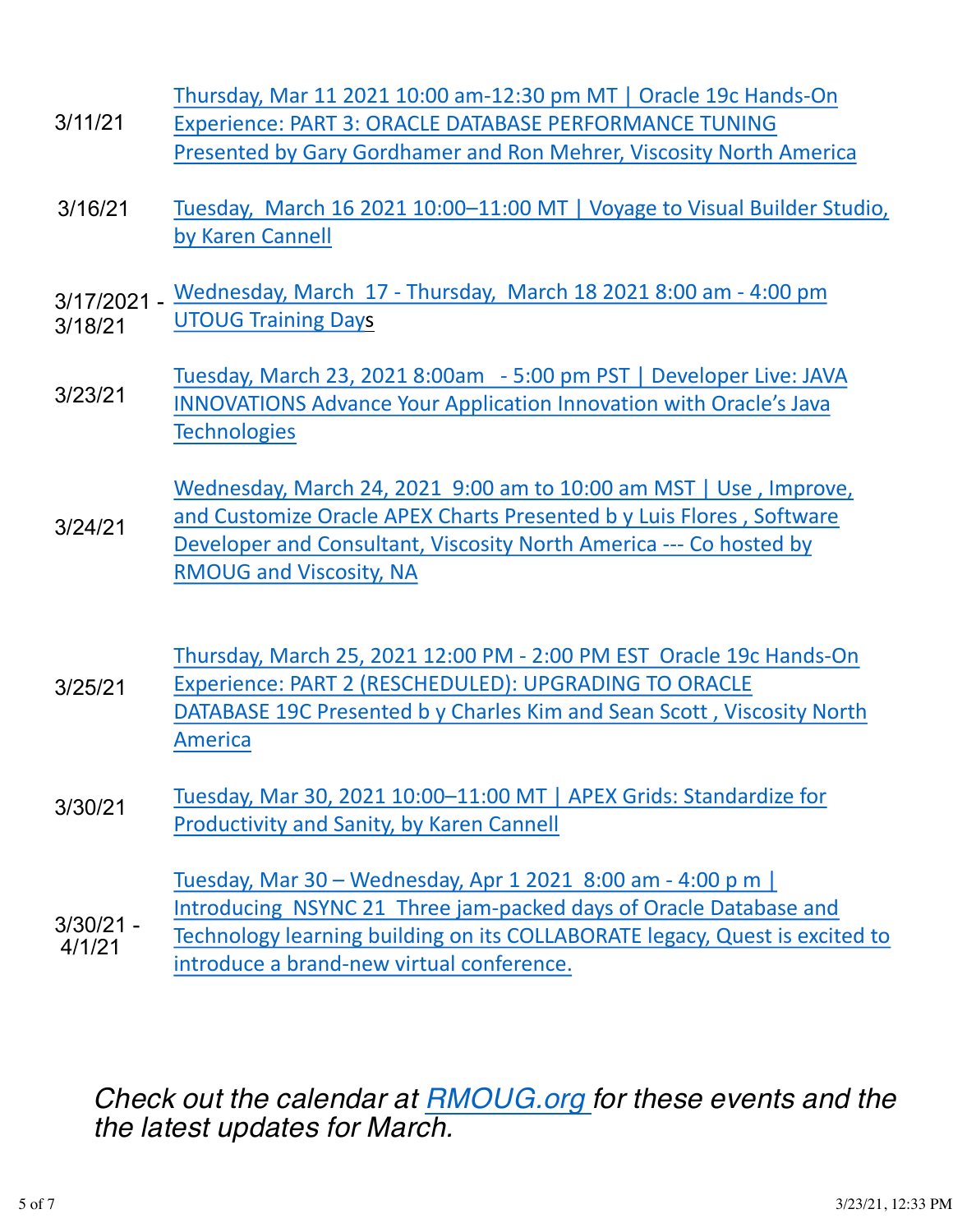

# Thaining Days 2021<br>Session Monitors

A special "Thank You" to Jeff Bugbee, Tim Giltnan, Don Graham, Yvette Gonzales, Ray Marino, Michael McMannis, Patrick Purfield, and Barbara Sannwald for helping at Training Days 2021 as a session monitors.

Behind every successfully organized event there is an extraordinary volunteer team. This amazing group of volunteers provided support to the speakers and attendees for the all of the technical sessions at Training Days 2021.

We appreciate the efforts of our volunteers who make such an event possible and successful.